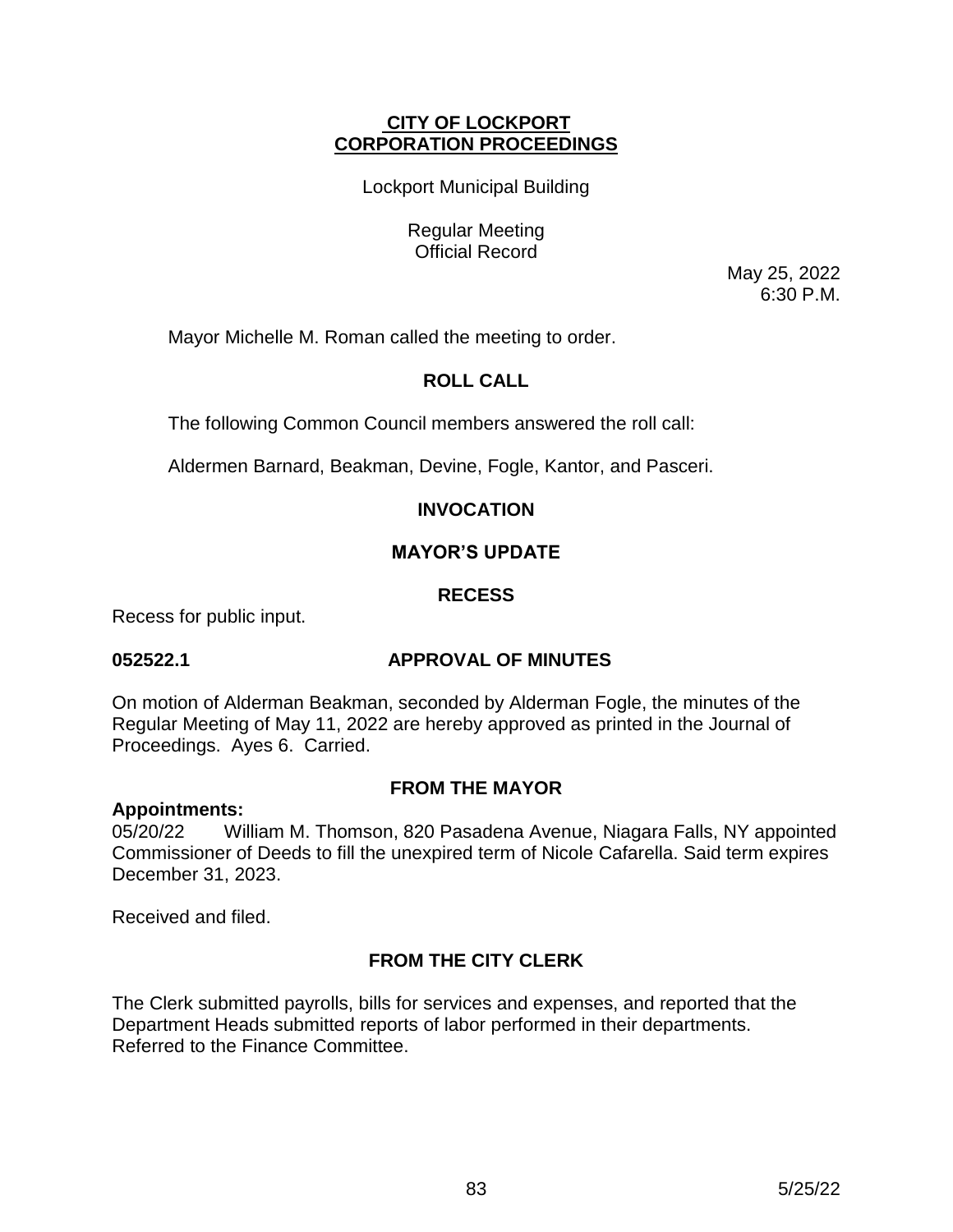## **Communications:**

5/17/22 Yvonne S. Michaels, KeyBank Branch Manager, 150 Main Street – request permission to park the bank's KeyBus in the spaces on Elm Street alongside the bank on June 2, 2022 from 10am-2pm.

5/19/22 Paul K. Oates, City Clerk – notification of bids received on May 19, 2022 for Wastewater Treatment Plant Sludge Hauling and Disposal.

The following bid proposals for the above referenced were received and opened on May 19, 2022:

| <b>Denali Water Solutions</b> | $1$ -year | \$468,000   |
|-------------------------------|-----------|-------------|
| Russellville, AR              | 3-years   | \$1,431,000 |
| <b>Modern Disposal</b>        | $1$ -year | \$219,000   |
| Model City, NY                | 3-years   | no bid      |

Referred to Committee of the Whole

#### **Notice of Claim:**

| 5/15/22 | Angelo J. Nunnari, 419 Hawley Street, Lockport, NY                                          |
|---------|---------------------------------------------------------------------------------------------|
| 5/16/22 | Kevin M. Ritz, 207 Continental Drive, Lockport, NY                                          |
| 5/19/22 | Kelly Corrieri, 4500 Candlewood Drive, Lockport, NY                                         |
| 5/19/22 | Walsh Roberts & Grace, LLP on behalf of John R. Finegan, 29 Juniper<br>Street, Lockport, NY |

Referred to the Corporation Counsel.

## **Notice of Complaint:**

| 5/10/22 | 24 Nicholls Street – tree |
|---------|---------------------------|
| 5/24/22 | 390 Willow Street - trees |

Referred to the Director of Highways, Parks and Water Distribution

## **MOTIONS & RESOLUTIONS**

#### **052522.2**

By Alderman Beakman:

Resolved, that the Mayor and City Clerk be authorized to issue orders in favor of the claimants for payrolls, bills, and services to be paid on May 26, 2022 as follows:

| Fund A  | \$92,598.33    |
|---------|----------------|
| Fund FX | \$14,428.19    |
| Fund G  | \$95,441.58    |
| Fund H  | \$1,102,715.71 |
| Fund MS | \$75,323.20    |
|         |                |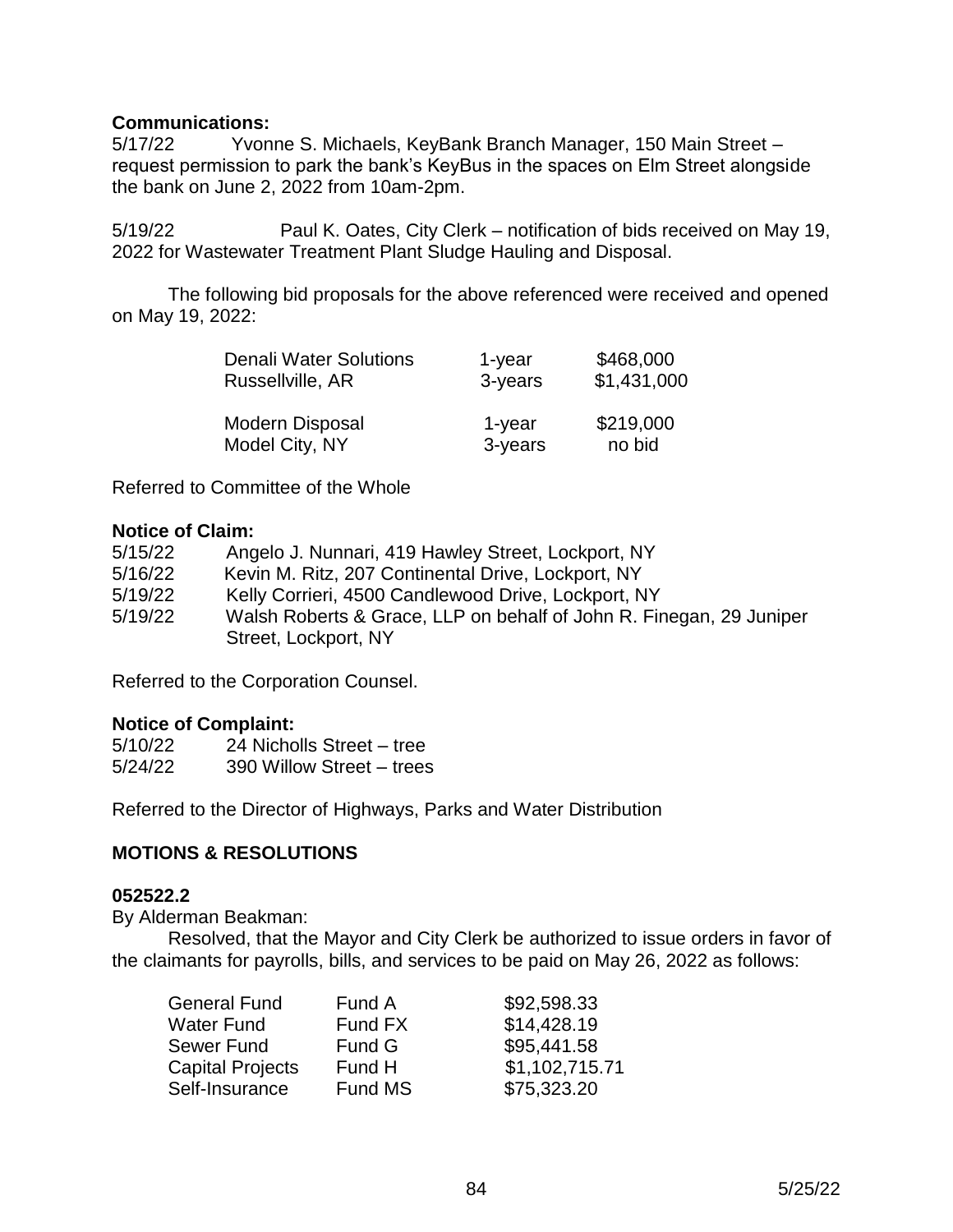Refuse & Recycle Fund CL \$194.38 Payroll **Pay Date 5/5 \$507,894.23** 

Seconded by Alderman Barnard and adopted. Ayes 6.

By Alderman Barnard:

 Resolved, that the reading of the foregoing resolution be and the same is hereby waived.

Seconded by Alderman Devine and adopted. Ayes 6.

# **052522.3**

By Alderman Fogle:

## **City of Lockport Local Law No. 2 of the year 2022**.

# **A LOCAL LAW to amend Section 125 of the Lockport City Code - Noise**

BE IT ENACTED by the Common Council of the City of Lockport, New York as follows:

Section 125 of the Lockport City Code is hereby amended by deleting the same in its entirety and substituting therefore a new Section 125 to read as follows:

# **Chapter 125. Noise Control**

## **§ 125-1. Policy.**

It is hereby declared to be the policy of the City of Lockport to prevent excessive, unnecessary, or unusually loud noise. It is further declared that the provisions and prohibitions hereinafter contained and enacted are in pursuance of and for the purpose of preserving, protecting, and promoting the public health, comfort, convenience, safety, welfare and prosperity and the peace and quiet of the City of Lockport and its inhabitants.

# **§ 125-2. Definitions.**

Unless otherwise indicated by context, the following terms and phrases shall mean:

- A. AMBIENT NOISE LEVEL The sound pressure level of the all-encompassing noise associated with a given environment, being usually a composite of sounds from many sources, and/or the A-weighted sound pressure level exceeded 90% of the time based on a minimum period of 10 minutes.
- B. AUTHORIZED EMERGENCY VEHICLE Every ambulance, police vehicle, fire vehicle and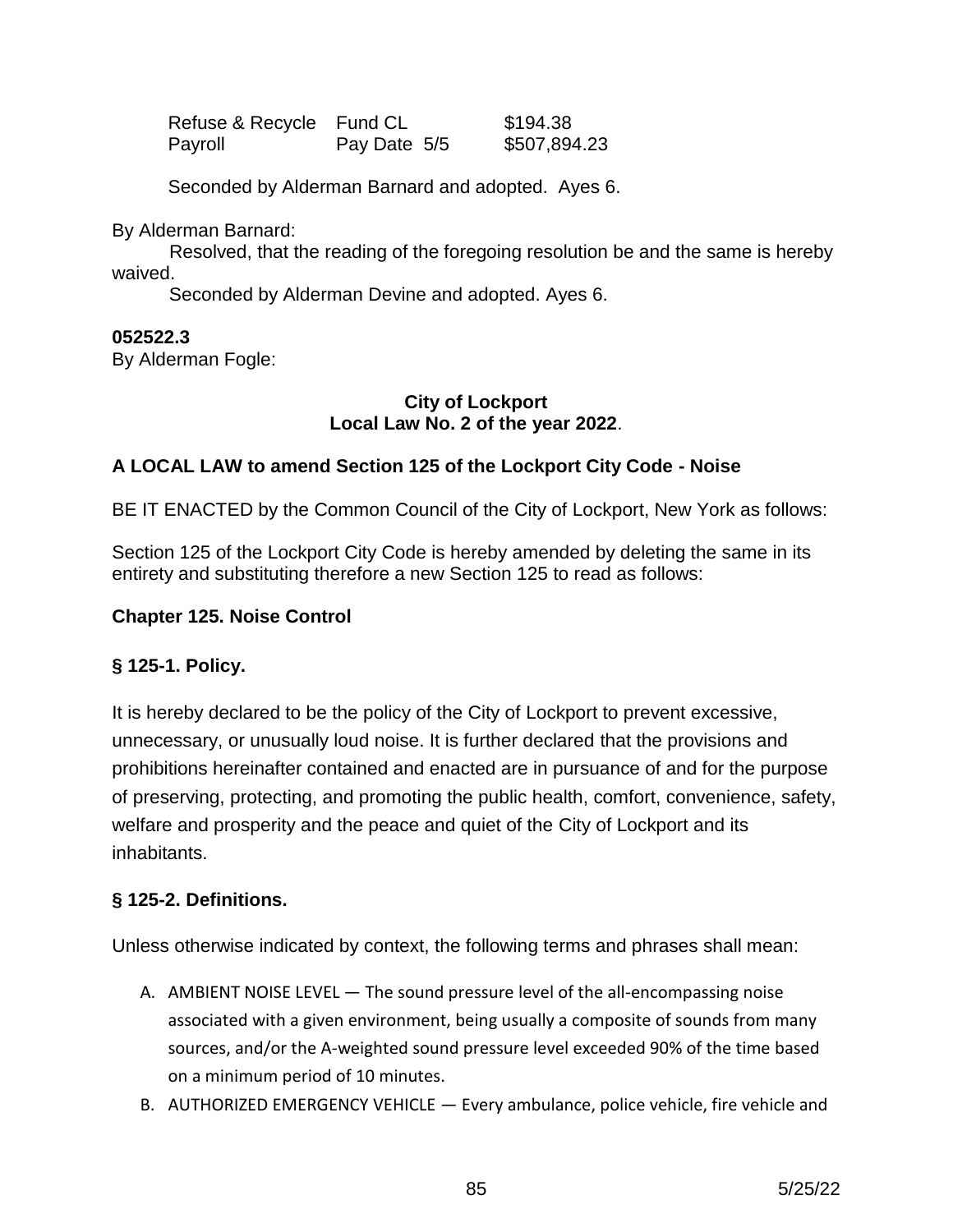civil defense emergency vehicle.

- C. A-WEIGHTED SOUND LEVEL The sound pressure level measured by the use of an instrument with the metering characteristics and the A-weighting frequency response prescribed for sound level meters. The level so read is designated "dBA."
- D. CONSTRUCTION Any activity necessary or incidental to the erection, demolition, assembling, altering, installing, or equipping of buildings, public or private highways, roads, premises, parks, utility lines or other property, including but not limited to the related activity such as line clearing, grading, earth moving, excavating, blasting, filling and landscaping, but not including agriculture.
- E. DAYTIME The time from 7:00 a.m. to 9:00 p.m., except on Fridays and Saturdays when the evening hours shall be 11:00 p.m.
- F. DECIBEL (dB) The practical unit of measurement for sound pressure level; the number of "decibels" of a measured sound is equal to 20 times the logarithm to the base 10 of the ratio of the sound pressure of the measured sound to the sound pressure of a standard sound [20 micro pascals]; abbreviated "dB."
- G. EMERGENCY A public calamity, utility services failure or an exposure of any person or property to actual or imminent danger.
- H. IMPULSIVE SOUND A sound of short duration, usually less than one second and of high intensity, with an abrupt onset and rapid decay.
- I. MOTOR VEHICLE Every vehicle operated or driven upon the public highway which is propelled by any power other than muscular power, except electrically driven invalid chairs being operated or driven by an invalid, vehicles which run only upon rails or tracks and snowmobiles.
- J. MUFFLER A device consisting of a series of chambers or baffle plates or other mechanical design for the purpose of receiving exhaust gas from a sound source and effective in reducing noise.
- K. NIGHTTIME That part of a twenty-four-hour time interval which is not otherwise defined as daytime.
- L. NOISE DISTURBANCE Any sound which endangers or injures the safety or health of humans or animals or annoys or disturbs a reasonable person of normal sensitivities or endangers or injures personal or real property.
- M. PERSON Includes the singular and plural and shall also mean and include an individual, association, partnership, business, corporation, club, society, union, lessor, lessee, property owner, tenant or any other form of association or organization.
- N. PUBLIC HIGHWAY Any highway, road, street, avenue, alley, public place, public driveway, or any other public way.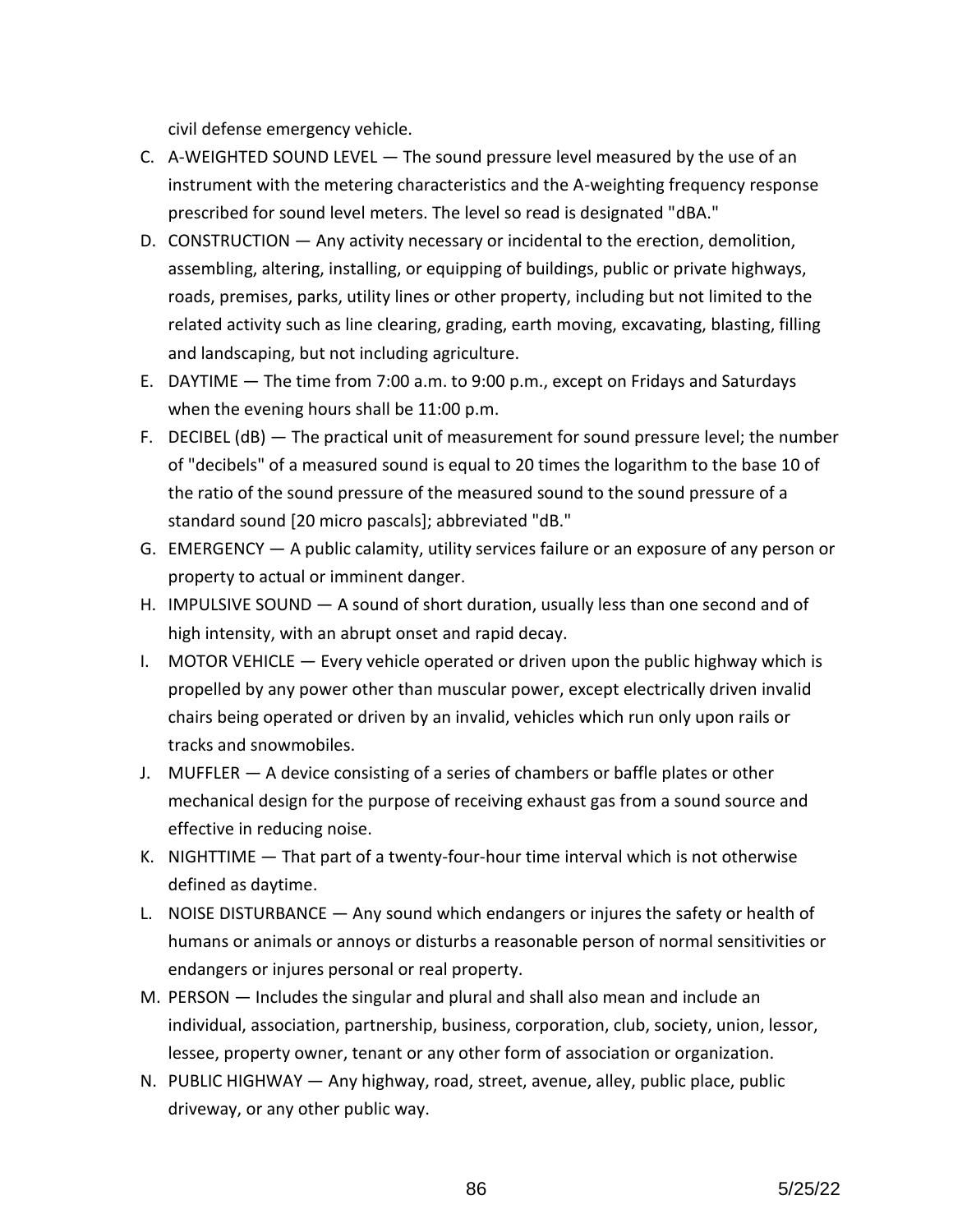- O. PUBLIC SPACE --- Any real property or structure thereon that is owned, leased, or controlled by the City of Lockport.
- P. REAL PROPERTY BOUNDARY An imaginary line exterior to any structure along the ground surface which separates the real property owned by one person from that owned by another person and the vertical extension of such line.
- Q. SOUND LEVEL The quantity in decibels measured by a sound-level meter satisfying the requirements of American National Standards specification for sound-level meters. "Sound level" is the frequency- weighted sound pressure level obtained with the standardized dynamic characteristic "fast" or "slow" and weighting (a), (b) or (c); unless indicated otherwise, the A-weighting is understood.
- R. SOUND-LEVEL METER An instrument, including a microphone, an amplifier, an output meter, and frequency waiting networks, for the measurement of sound levels.
- S. UNREASONABLE NOISE Any excessive or unusually loud sound or any sound which either annoys, disturbs, injures, or endangers the comfort, repose, health, peace, or safety of a reasonable person of normal sensitivities or which causes injury to animal life or damage to property or business. Standards to be considered in determining whether "unreasonable noise" exists in a given situation include, but are not limited to, the following:
- a) The volume of the noise.
- b) The intensity of the noise.
- c) Whether the nature of the noise is usual or unusual.
- d) Whether the origin of the noise is usual or unusual.
- e) The volume and intensity of the background noise, if any.
- f) The proximity of the noise to residential sleeping facilities.
- g) The nature and zoning district of the areas within which the noise emanates.
- h) The time of the day or night the noise occurs.
- i) The time duration of the noise.
- j) Whether the sound source is temporary.
- k) Whether the noise is continuous or impulsive.

## **§ 125-3. Prohibitions.**

A. General prohibitions. No person shall make, continue or cause or permit to be made, verbally or mechanically, any unreasonable noise. Noncommercial public speaking and public assembly activities conducted on any public space or public highway shall be exempt from the operation of this section.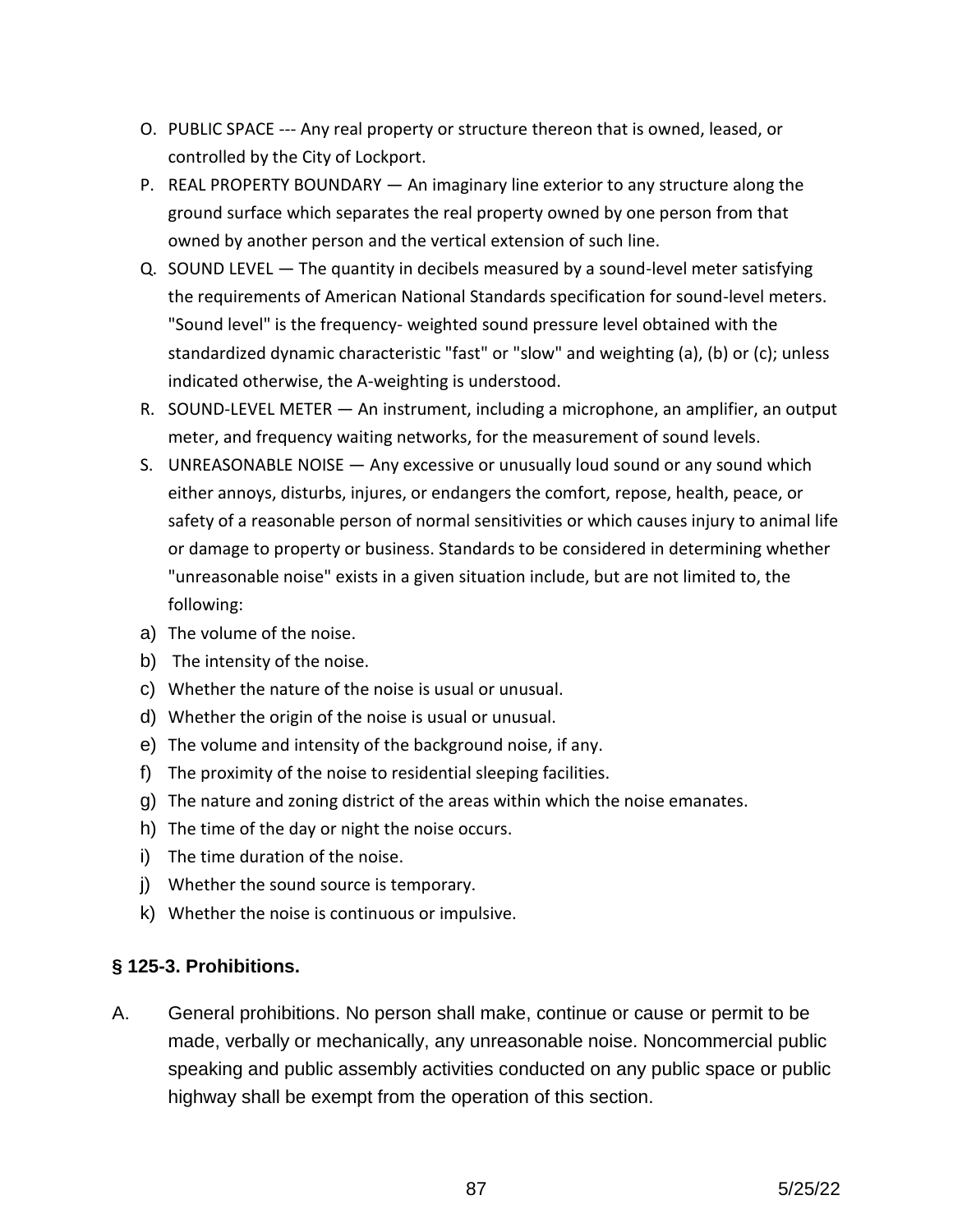- B. Animals. No person shall own, possess or harbor any animal or bird which frequently or for continued duration, makes sounds which create a noise disturbance across a residential real property boundary. For the purpose of this ordinance, a "barking dog" may be defined as a dog that barks continuously for 10 minutes or intermittently for 30 minutes.
- C. Burglar alarms. No owner of a building or of a motor vehicle shall have in operation an audible burglar alarm thereon unless such burglar alarm shall be capable of and shall automatically terminate its operation within 15 minutes of its being activated.
- D. Sound reproduction. No person shall operate, play or permit the operation or playing of any radio, television, phonograph, drum, musical instrument, sound amplifier or similar device which produces, reproduces or amplifies sound:
	- (1) Between the hours of 9:00 p.m. and  $7:00$  a.m. Sunday through Thursday and 11:00 p.m. and 7:00 a.m. Friday and Saturday in such a manner as to create unreasonable noise across a real property boundary.
	- . (2) In such a manner as to create unreasonable noise at 50 feet from such a device, when operated in or on a motor vehicle on a public highway or in a boat in public waters.
	- . (3) In such a manner as to create unreasonable noise to any person other than the operator of the device, when operated by any passenger on a common carrier.
- E. Air-conditioning and air-handling devices.
	- . (1) No person shall operate or permit to be operated an air-conditioning or airhandling device, including a heat pump, which exceeds the maximum sound level limitations provided in this section: in residential areas, continuous sound levels measured at the property line of 75 dBA.
	- . (2) The provisions of this section shall not apply if the sound from the air conditioner or air-handling device produces less than an increase of five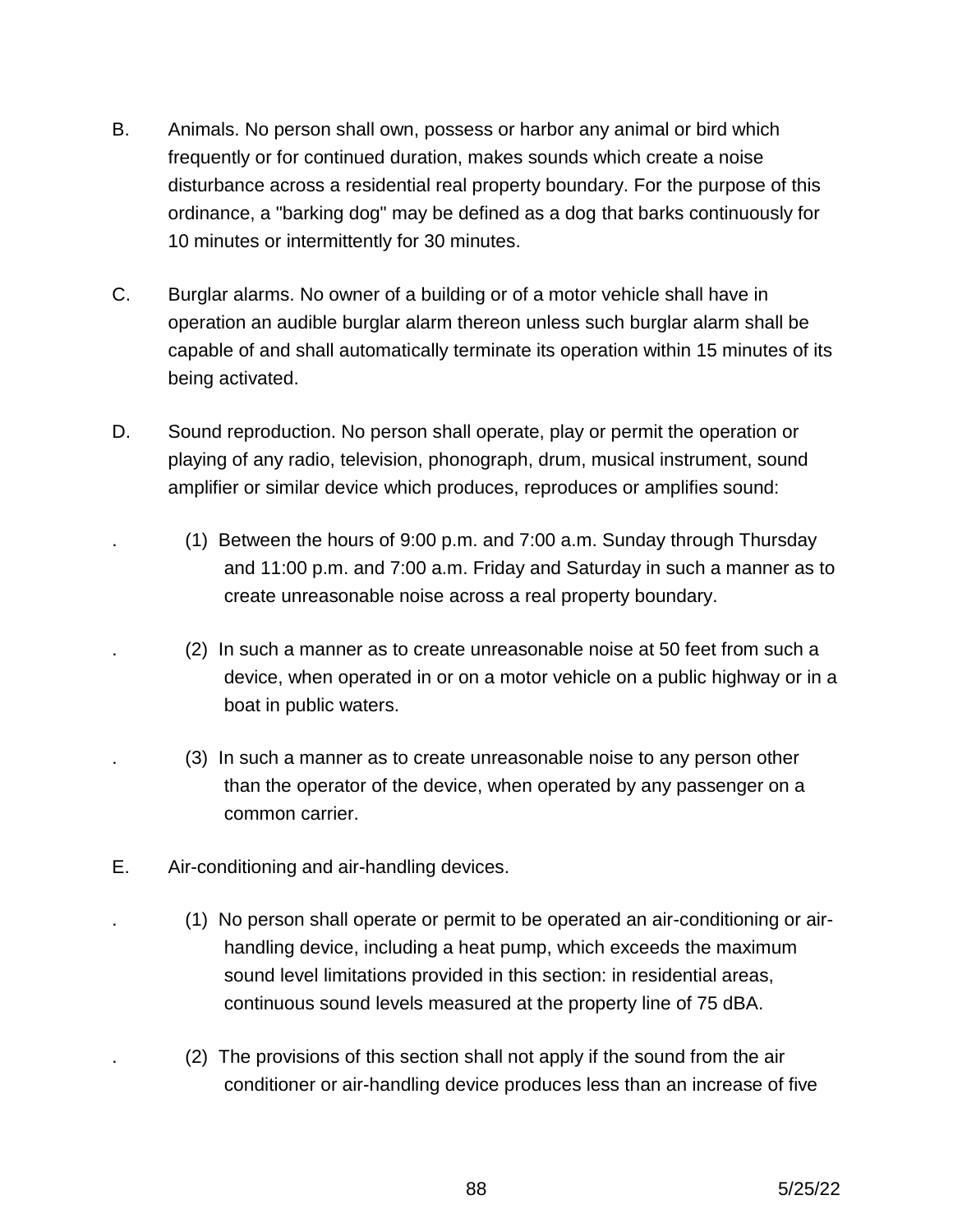dBA in the sound level that exists in the absence of such sound.

- F. Emergency warning devices. No person shall operate or cause to be operated by emergency warning device, except:
	- . (1) To give notice of a warning of an emergency.
	- . (2) On an authorized emergency vehicle when such vehicle is engaged in emergency operation, provided that such device shall not be operated so as to create unreasonable noise or for a period of time longer than is necessary to respond to such emergency.
	- . (3) When such device is under test.
- G. Loading and unloading. No person shall load, unload, open, close or handle boxes, crates, containers, building materials, garbage cans or similar objects between the hours of 9:00 p.m. and 7:00 a.m. Sunday through Thursday and 11:00 p.m. and 7:00 a.m. Friday and Saturday of the following day in such a manner as to cause an unreasonable noise across a residentially real property boundary, except as permitted by (Exceptions subsection G).
- H. Domestic power tools. No person shall operate or permit to be operated any power tool or equipment, including but not limited to saws, sanders, drills, grinders, lawn or garden tools, mowers, tractors, leaf blowers or gatherers, or similar devices, when used outdoors in a residentially zoned district between the hours of 9:00 p.m. and 7:00 a.m. Sunday through Thursday and 11:00 p.m. and 7:00 a.m. Friday and Saturday
- I. Modification of noise control devices. No person shall operate or permit to be operated any device that has been modified so as to cause the sound emitted from such device to be greater than that emitted by such device as originally manufactured.
- J. Squealing tires. No person shall operate a vehicle in such a manner as to cause unreasonable noise by spinning or squealing the tires of such vehicle.
- K. Sound signal devices. No person shall operate or cause to be operated any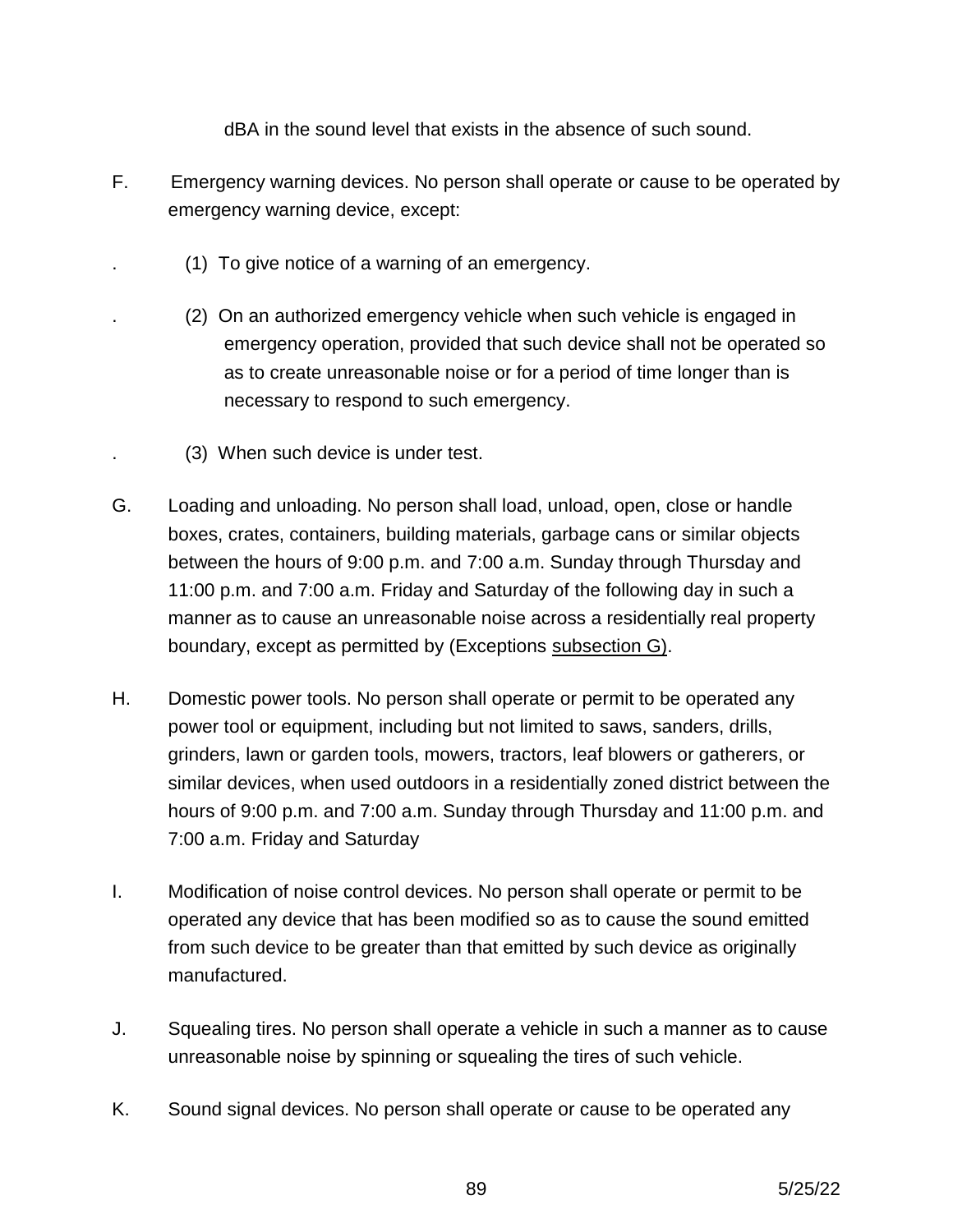sound signal device so as to create unreasonable noise, except:

- . (1) As required by the Vehicle and Traffic Law of the State of New York.
- . (2) To give notice of the time to start and stop work.
- . (3) As attendant to religious activities.
- L. Construction. No person shall conduct or permit to be conducted construction, alone or in combination with other construction conducted or permitted by such person, in a manner as to cause unreasonable noise during nighttime hours. The provisions of this section shall not apply to the following: (1) Emergency work and safety and protective devices. (2) Domestic power tools subject to (Prohibitions subsection H).
- M. Places of public entertainment. No person shall operate or permit to be operated a place of public entertainment, including but not limited to a restaurant, bar, cafe, discotheque, or dance hall, in which the sound level is equal to or exceeds 100 dBA for more than 60 seconds at the location of the spectators.
- N. Churches, courts, hospitals, and schools. No person shall create or permit the creation of any unreasonable noise through the use of any device on any street, sidewalk, or public place adjacent to any church, court or school while such church, court or school is in use, or adjacent to any hospital at any time, provided that signs are displayed so as to identify such church, court, hospital or school.

## **§ 125-4. Maximum sound levels by receiving land use categories.**

A. It shall be unlawful for any person to operate or permit to be operated any stationary noise source in such a manner as to create a sound pressure level measured in dBA's which exceed the limits set forth for the receiving land use category in Table 1 when measured receiving land use.

## **Table 1**

## **MAXIMUM PERMISSIBLE SOUND LEVELS BY RECEIVING LAND USE CATEGORY (dBA)**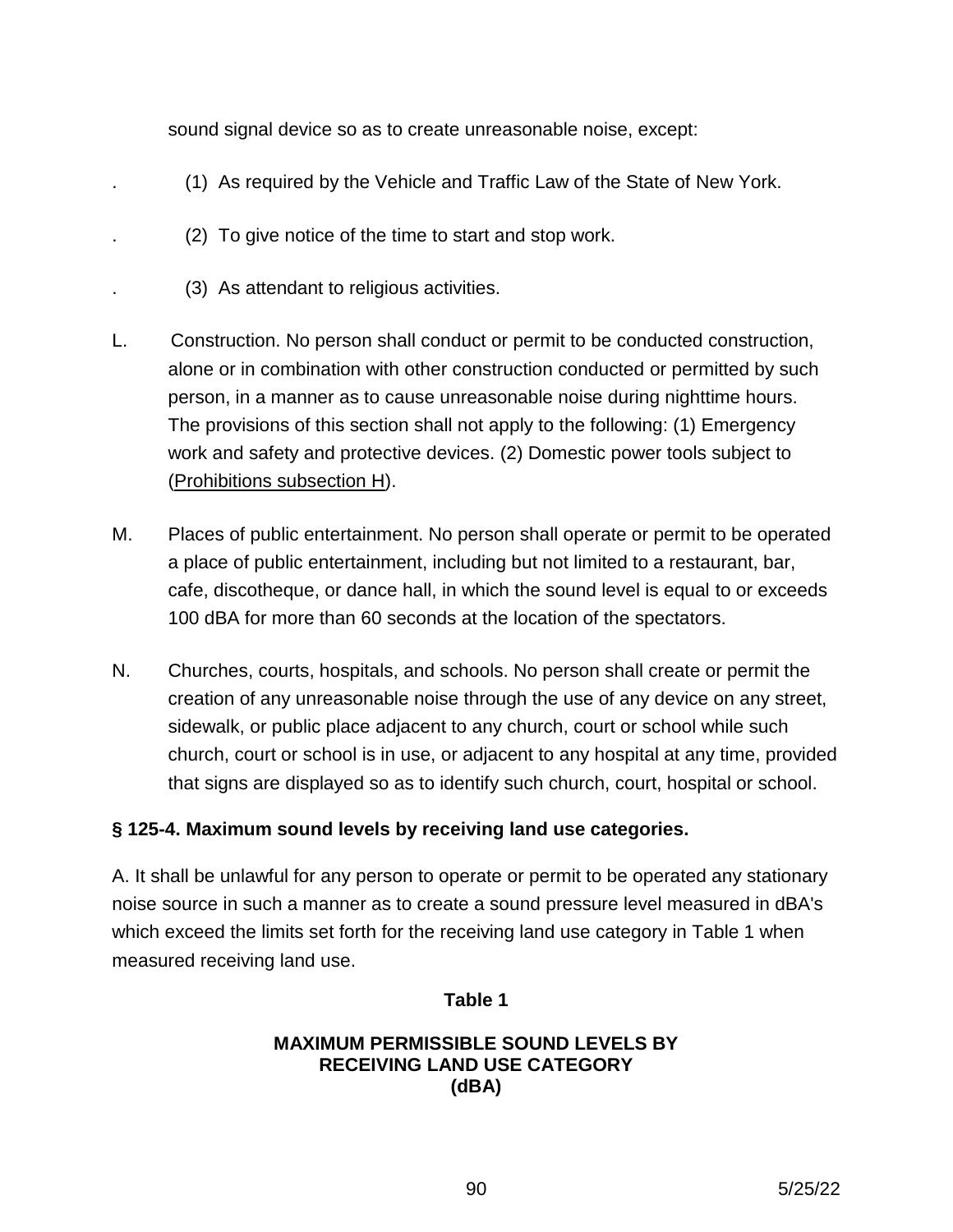| <b>Sound Source</b><br><b>Land Use</b><br>Category | <b>Time Period</b> | <b>Residential</b> | <b>Business</b> | <b>Industrial</b> |
|----------------------------------------------------|--------------------|--------------------|-----------------|-------------------|
| <b>Residential</b><br>$(R-1, R-2, R-3, B-1)$       |                    |                    |                 |                   |
| Sunday-Thursday                                    | 7 am to 9 pm       | 55-120             | 75-130          | 80-140            |
| Sunday-Thursday                                    | 9 pm to 7 am       | $*55$              | 75              | 80                |
| Friday & Saturday                                  | 7 am to 11 pm      | 55-120             | 75-120          | 80-140            |
| Friday & Saturday                                  | 11 pm to 7 am      | $*55$              | 75              | 80                |
| <b>Business</b><br>$(B-2, B-3, B-4, B-5)$          |                    |                    |                 |                   |
| Sunday-Thursday                                    | 7 am to 9 pm       | 60-120             | 75-130          | 80-140            |
| Sunday-Thursday                                    | 9 pm to 7 am       | $*60$              | 75              | 80                |
| Friday & Saturday                                  | 7 am to 11 pm      | 120                | 130             | 140               |
| Friday & Saturday                                  | 11 pm to 7 am      | $*60$              | 75              | 80                |
| Industrial<br>$(I-1, I-2, I-3)$                    |                    |                    |                 |                   |
| Sunday-Thursday                                    | 7 am to 9 pm       | 65-120             | 75-120          | 80-140            |
| Sunday-Thursday                                    | 9 pm to 7 am       | $*60$              | 75              | 80                |
| Friday & Saturday                                  | 7 am to 11 pm      | 65-120             | 65-120          | 80-140            |
| Friday & Saturday                                  | 11 pm to 7 am      | $*60$              | 75              | 80                |

Ranges are from allowable Ambient noise levels (continuous duration) to the highest decibels allowable for Impulse noises (short durations). Continuous noise or ambient noise is the all-encompassing noise associated with a given environment. Impulse noises are noises of short duration.

\*Exemptions: Air Conditioning Units operating above the permissible 55-60dBAs installed prior to this law will be "grandfathered" in.

B. The restrictions set forth in this section shall not apply to alarms as defined in (Prohibitions Subsection C and F) of this chapter.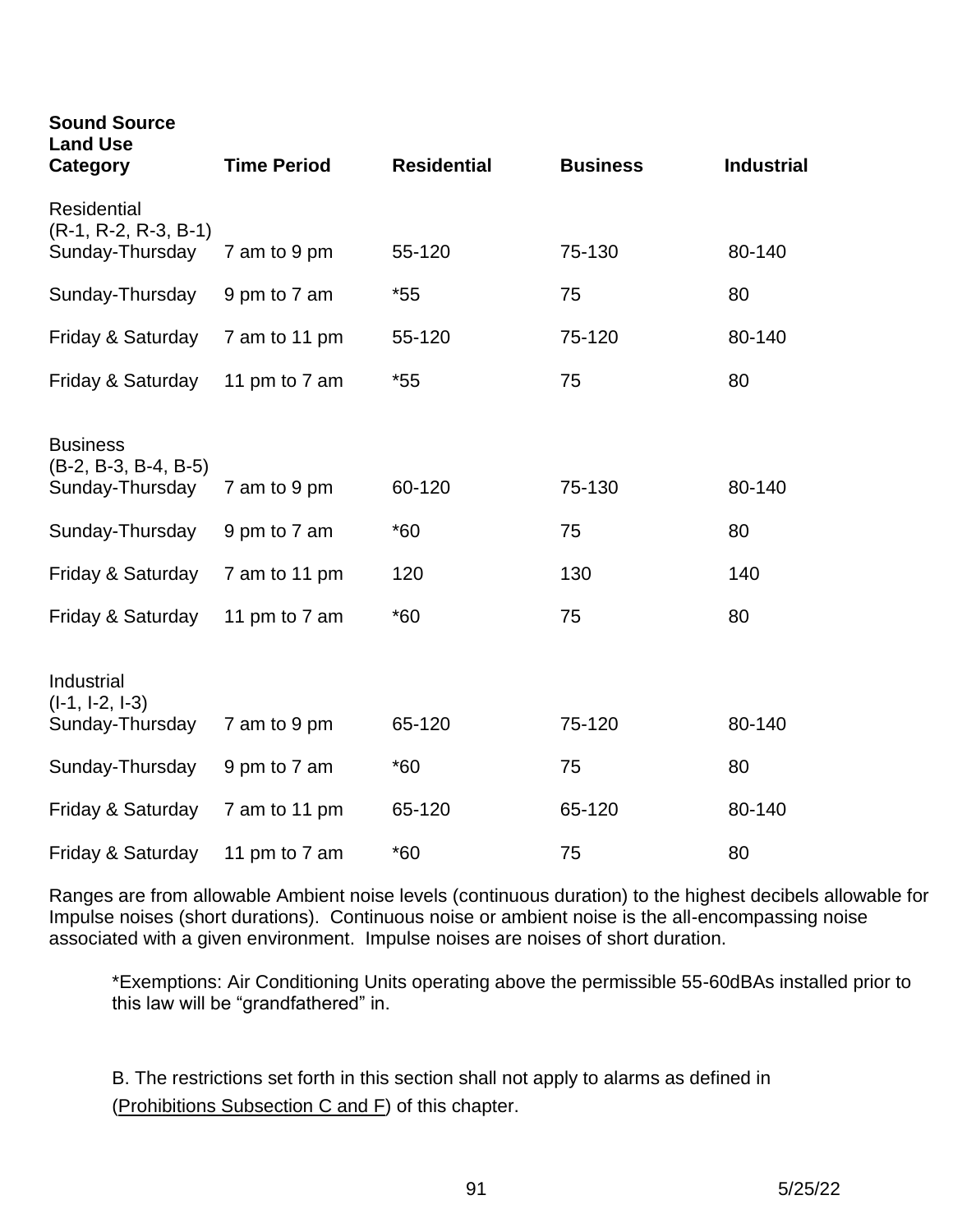# **§ 125-5. Motor vehicles on public rights-of-way.**

No person shall operate a motor vehicle or combination of vehicles on a public right-ofway at any time in such a manner that the sound pressure level emitted by said vehicle exceeds the levels set forth in the New York State Vehicle and Traffic Law. This includes the operation of a vehicle without an adequate muffler or exhaust system to prevent any unreasonable noise in violation of the Vehicle and Traffic Law § 375, Subdivision 31.

# **§ 125-6. Exceptions.**

The requirements, prohibitions and terms of this ordinance shall not apply to:

- A. Any authorized emergency vehicle when responding to an emergency call or acting in time of emergency.
- B. The operation of any vehicles or equipment when responding to an emergency or a declared state of emergency (i.e., civil defense, storm).
- C. Those activities of a temporary duration permitted by law and for which a license or permit therefor has been granted by the city, including but not limited to parades, fireworks displays and public cosponsored boat races and events.
- D. The production of music in connection with a military or civic parade, funeral procession, or religious ceremony; any musical performance conducted under consent of municipal authority.
- E. Sounds emanating from any publicly sponsored and/or authorized sporting, entertainment, or other public event.
- F. Snow removal equipment.
- G. Businesses approved by zoning or variances that must conduct loading and unloading operations between the hours of 9:00 p.m. and 7:00 a.m. Sunday through Thursday and 11:00 p.m. and 7:00 a.m. Friday and Saturday.

## **§ 125-7. Authority to grant exceptions and variances.**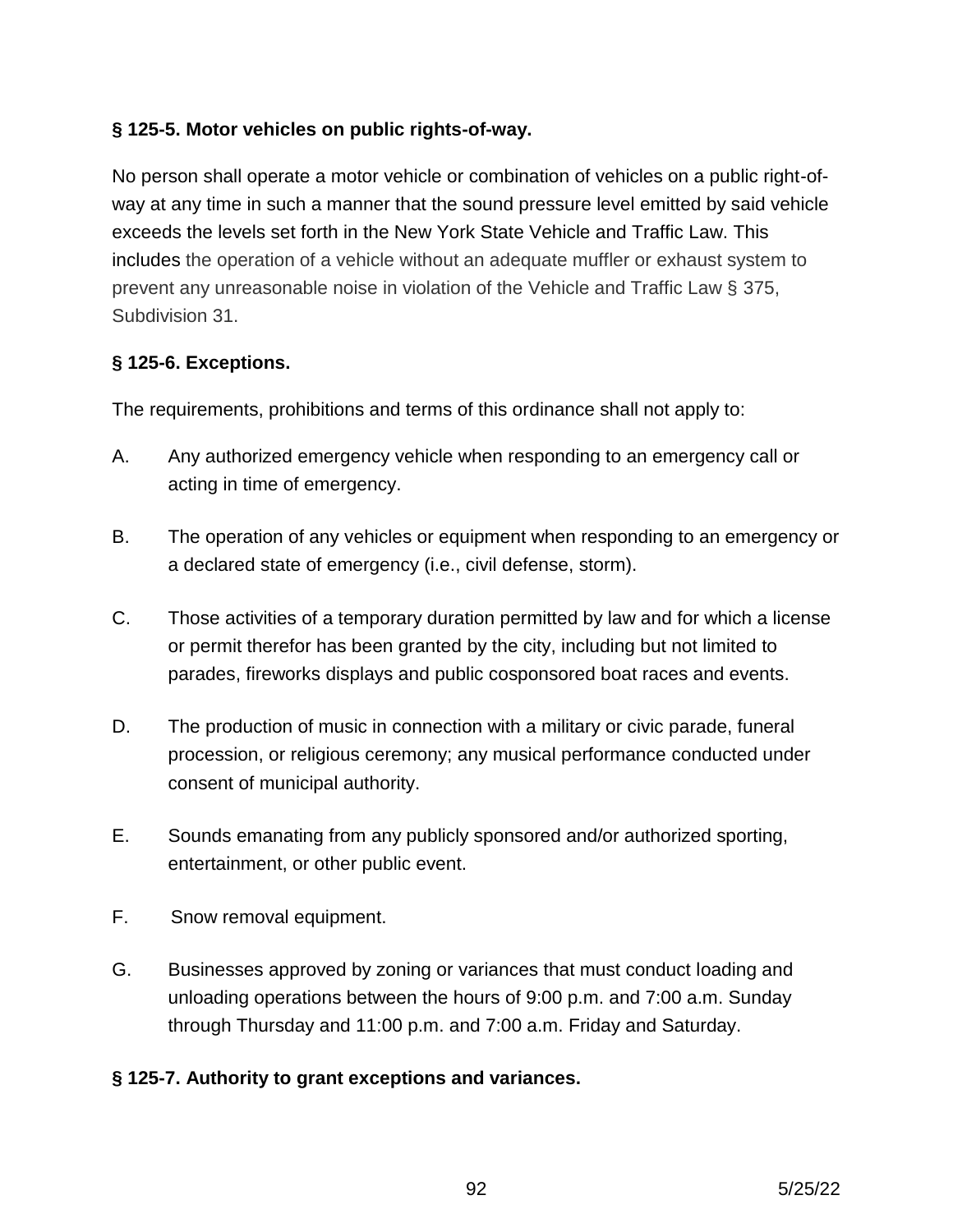The Zoning Board of Appeals shall have the authority to grant special variances, issue temporary permits and suspend any of the provisions of this ordinance upon such conditions and for such time as it shall deem fit to best serve the public health and welfare and the quality of life in the City of Lockport.

# **§ 125-8. Enforcement; standards.**

- A. The provisions of this ordinance shall be enforced by the Police Department of the City of Lockport and/or the Department of Building Inspections of the City of Lockport and it shall have the power to:
	- (1) Order any person to cease and desist from any activity which causes or is conducted so as to cause a violation of any provision of this ordinance.
	- (2) Seal any device, after obtaining the proper judicial order, which causes or is maintained or operated so as to cause a violation of any provision of this ordinance.
	- (3) Issue appearance tickets for violation of any provision of this ordinance.
- B. A sound-level meter conforming to the American National Standards Institute (ANSI) Type II standards shall be used and shall be calibrated prior to use. The calibrator shall be calibrated at least annually.

## **§ 125-9. Penalties for offenses.**

Any person violating any of the provisions of this ordinance shall be deemed guilty of a violation and subject to a fine of not more than \$250 or imprisonment for a period not to exceed 15 days, or by both such fine and imprisonment. Each day such violation is committed or permitted to continue shall constitute a separate offense and shall be punishable as such.

## **§ 125-10. Severability.**

If any provision of this ordinance is held to be unconstitutional or otherwise invalid by any court of competent jurisdiction the remaining provisions of the ordinance shall not be invalidated.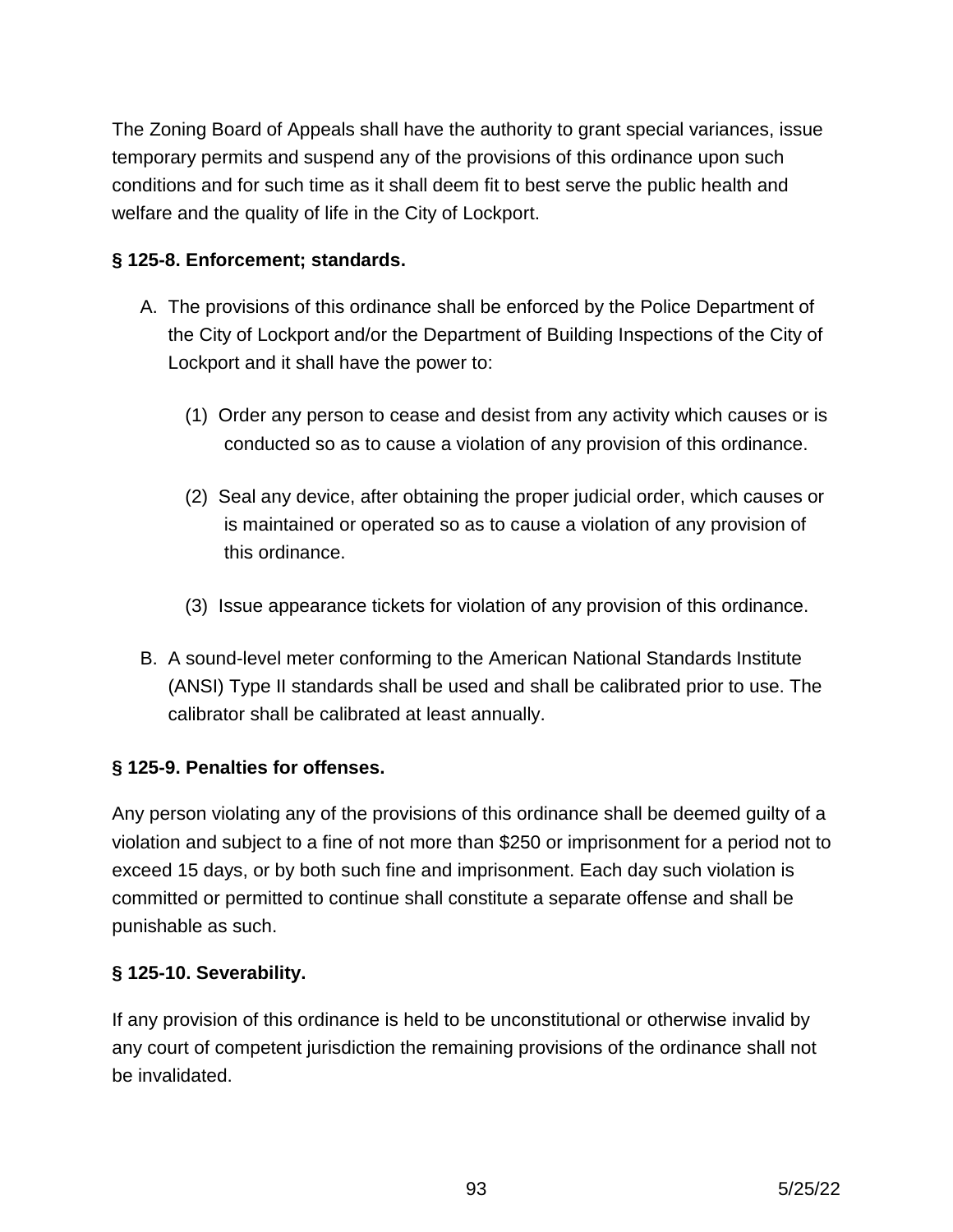This law shall be effective upon filing with the Office of the Secretary of State.

Seconded by Alderman Barnard. A roll call vote was taken which resulted as follows:

| Alderman Barnard | <b>VOTING</b> | Yes |
|------------------|---------------|-----|
| Alderman Beakman | <b>VOTING</b> | Yes |
| Alderman Devine  | <b>VOTING</b> | Yes |
| Alderman Fogle   | <b>VOTING</b> | Yes |
| Alderman Kantor  | <b>VOTING</b> | Yes |
| Alderman Pasceri | VOTING        | Yes |

The Local Law was thereupon declared duly adopted.

## **052522.4**

By Alderman Devine:

## **City of Lockport Local Law No. 3 of the year 2022**.

## **A LOCAL LAW to amend Section A192 of the Lockport City Code - Plumbing Rules And Regulations**

BE IT ENACTED by the Common Council of the City of Lockport, New York as follows:

Section A192-40(a) of the Lockport City Code is hereby amended by deleting the same in its entirety and substituting therefore a new Section A192-40(a) to read as follows:

§ A192-40(a). Master plumber. When used in this article, the words "Chief Plumbing Inspector" shall mean a person who has taken and passed the Master Plumbers test given by the City of Lockport and who holds the Practical Master Plumber license for the City of Lockport as appointed by the Plumbing Board. There shall be only one inspector who holds a Practical Master Plumber's license in the City of Lockport appointed as "Chief Plumbing Inspector" by the Plumbing Board.

This law shall be effective upon filing with the Office of the Secretary of State.

Seconded by Alderman Beakman. A roll call vote was taken which resulted as follows:

Alderman Barnard VOTING Yes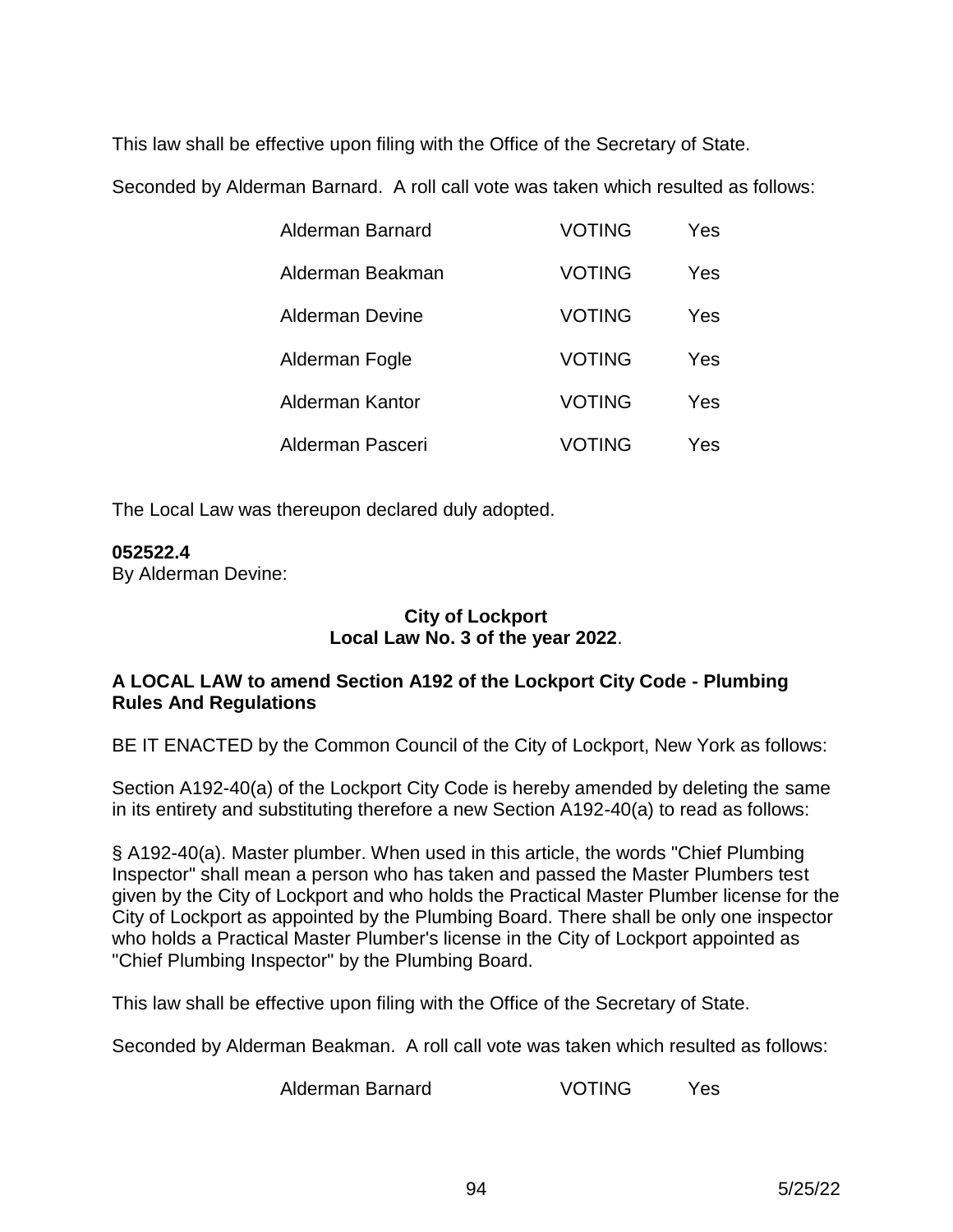| Alderman Beakman | VOTING        | Yes |
|------------------|---------------|-----|
| Alderman Devine  | <b>VOTING</b> | Yes |
| Alderman Fogle   | <b>VOTING</b> | Yes |
| Alderman Kantor  | <b>VOTING</b> | Yes |
| Alderman Pasceri | VOTING        | Yes |

The Local Law was thereupon declared duly adopted.

#### **052522.5**

By Alderman Devine:

Whereas, the Lockport Police Department has experienced unforeseen costs in the special supplies line item that have exceeded this year's budgeted allocation for the purchase of noise meters; and

Whereas, continued maintenance of programs and operations will require additional funding in this year's budget, estimated at around \$2,100 in additional funds; now, therefore, be it

Resolved, that the Common Council hereby amend the General Fund budget to reflect this need:

| Expenditures:             |                         |         |
|---------------------------|-------------------------|---------|
| Decrease                  |                         |         |
| A.1900.54775<br>Increase: | Contingency             | \$2,100 |
| A.3120.54515              | <b>Special Supplies</b> | \$2,100 |

Seconded by Alderman Beakman and adopted. Ayes 6.

## **052522.6**

By Alderman Kantor:

Whereas, resolution #020922.8, adopted by the Common Council at their February 9, 2022 meeting, gave permission to Lockport Main Street, Inc. (hereafter, 'LMS') to hold a series of events throughout the year; and

 Whereas, permission was granted to LMS to conduct the sale of alcoholic beverages at both the Lockport Food Fest on August 14<sup>th</sup>, and Locktoberfest on October 1<sup>st</sup>; and

 Whereas, LMS now desires to serve beer, wine and cider at their 'Rock the Locks' concert series beginning in June; and

 Whereas, LMS has already provided the City Clerk's office with a Certificate of Insurance, naming the City of Lockport as additional insured, for its 2022 events; and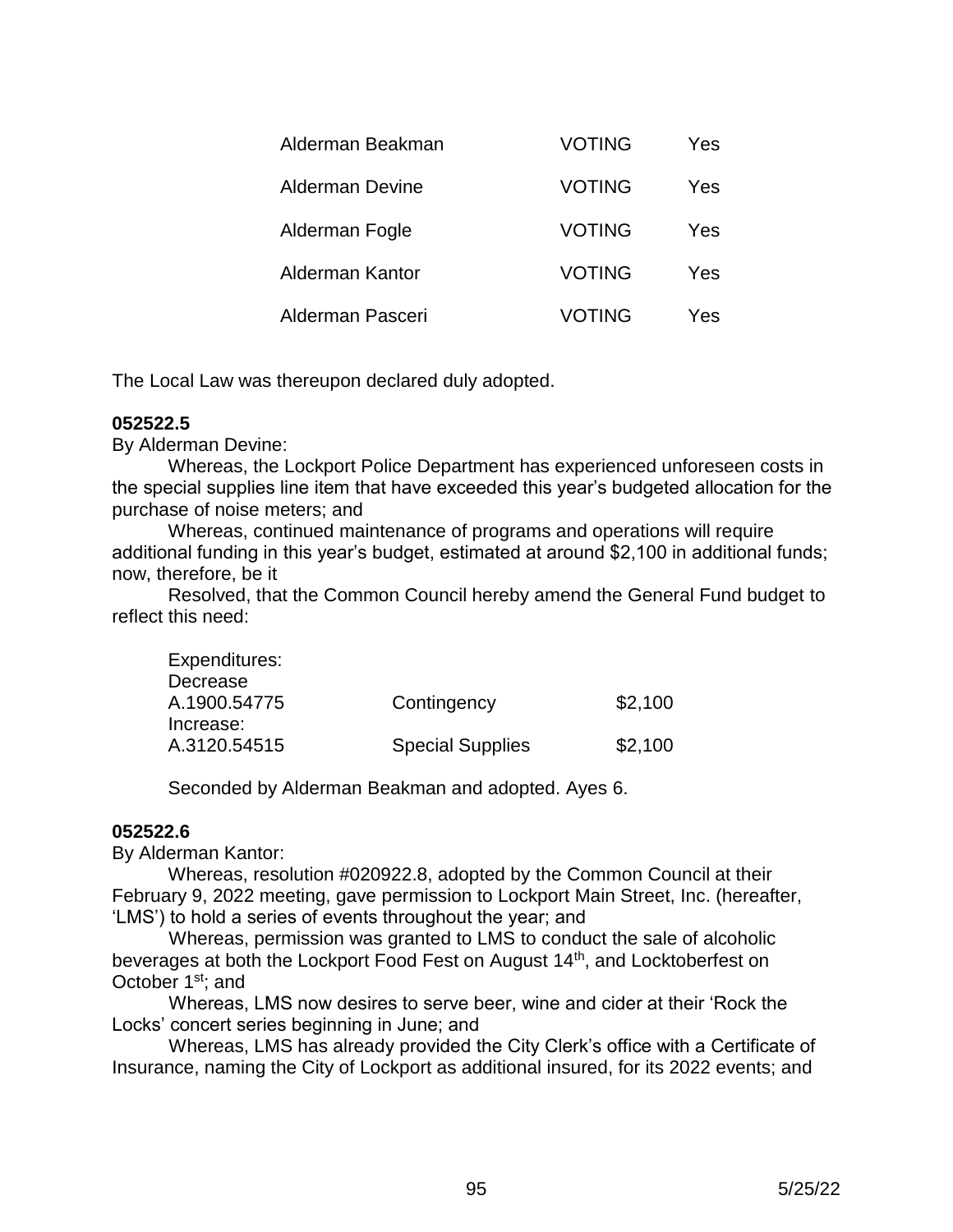Whereas, LMS is responsible for obtaining necessary licenses from other governmental authorities for the sale of alcoholic beverages; now, therefore, be it

 Resolved, that Lockport Main Street, Inc. is hereby granted permission to conduct the sale of alcoholic beverages from an enclosed and enforced beer tent at its 2022 'Rock the Locks' concert series.

Seconded by Alderman Pasceri and adopted. Ayes 6.

#### **052522.7**

By Alderman Pasceri:

Whereas, the Greater Lockport Development Corporation and its subsidiary, 210 Walnut Street, LLC, desire to donate land located at 50 Elmwood Avenue in the City of Lockport for the creation of a playground; and

Whereas, the City by Resolution 071917.11, applied for a \$450,000 grant from the New York State Office of Parks, Recreation and Historic Preservation, for the development of such a playground, which grant was subsequently awarded to the City: and

Whereas, the Common Council, by Resolution 041818.5, dedicated the playground to be developed to the memory of Aaron Mossell, a leader in school integration locally and nationally; and

Whereas, the State Department of Environmental Conservation has reviewed and approved the remediation work supervised by TurnKey Environmental Group, LLC to prepare the property for the intended use; and

Whereas, all parties are prepared to move forward with this project; now, therefore, be it

Resolved, that the City of Lockport accepts the property known as 50 Elmwood Avenue for development as the Aaron Mossell Playground; and be it further

Resolved, that the Mayor is authorized, subject to Corporation Counsel approval, to sign all necessary documentation to effectuate the transfer.

Seconded by Alderman Fogle and adopted. Ayes 6.

## **052522.8**

By Alderman Pasceri:

 Resolved, that the Director of Highways, Parks and Water Distribution is hereby authorized and directed to sell via online auction, to the highest bidders, used vehicles and surplus equipment supplies, including 2008 Ford F-350 pickup, two (2), 2008 Elgin road sweepers, 2003 Freight utility vehicle, 2003 Chevy utility van, 2009 Ford F-550 bucket truck, 1993 International dump truck, 2011 Chevy Tahoe, 1995 Ingersoll Rand ST-60 roller, 1982 Ingersoll Rand air compressor, various city street signs, and miscellaneous obsolete traffic signals; and be it further

Resolved, that the City Clerk is authorized and directed to advertise for same.

Seconded by Alderman Kantor and adopted. Ayes 6.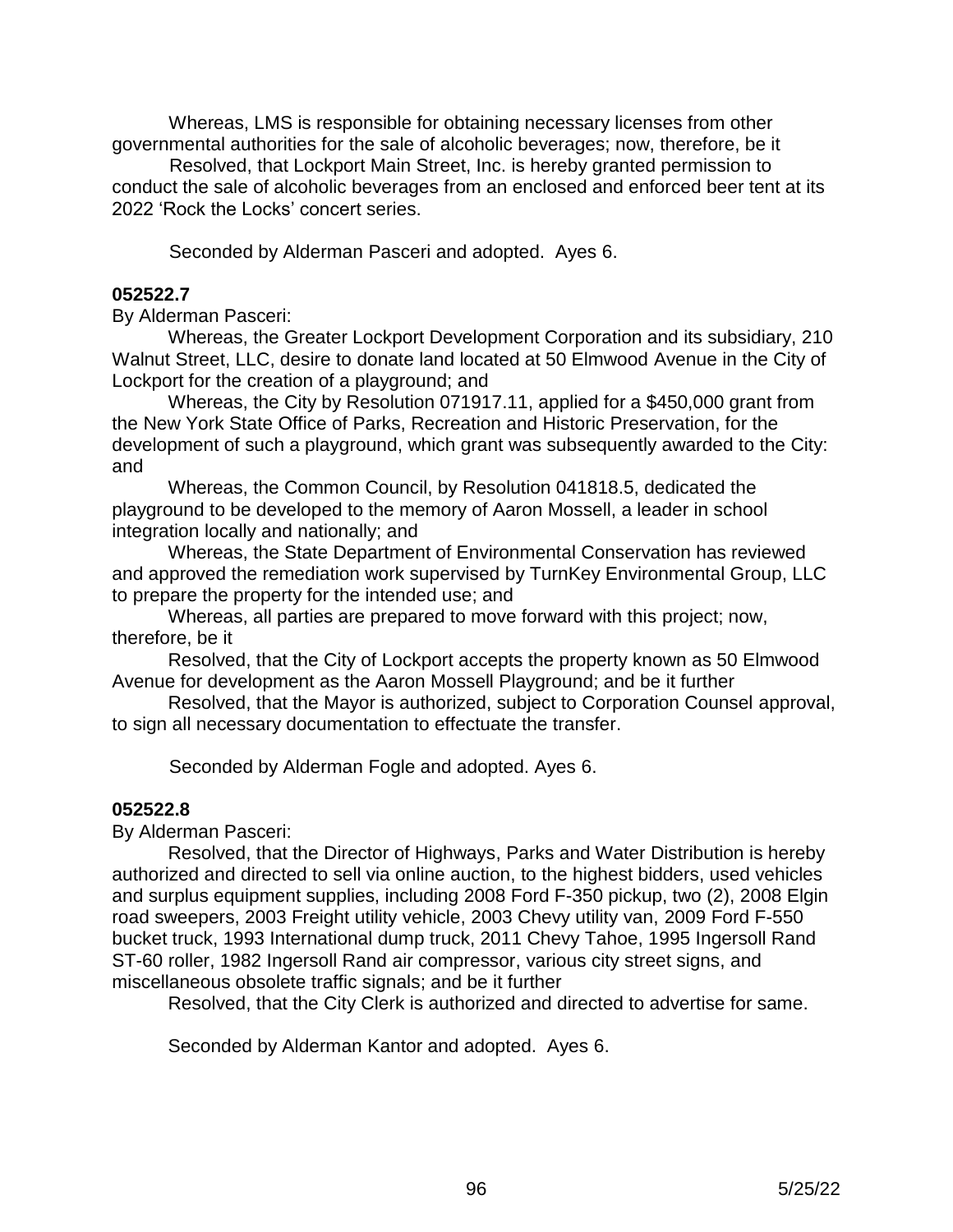#### **052522.9**

By Alderman Devine:

 Resolved, that the Mayor and Common Council do hereby extend condolences to the family of William Villella, a retired City of Lockport firefighter, who served the department between 1966 and 1992, who recently passed away.

Seconded by Alderman Beakman and adopted. Ayes 6.

#### **052522.10**

By Alderman Kantor:

Whereas, the NYS Department of Transportation has awarded the City of Lockport \$702,866.98 in CHIPS funding, \$195,191.08 in PAVE NY funding, \$132,782.79 in EWR funding, and \$837,869.70 in Touring funding for a total of \$1,868,710.55 in FY 2022 funds; now, therefore, be it

Resolved, that the FY 2022 Capital Fund budget is amended to add the remaining balances as follows:

Revenue:

| Increase        |                                 |                |
|-----------------|---------------------------------|----------------|
| H082.5112.33501 | Consolidated Highway Aid        | \$1,030,840.85 |
| H208.5112.33501 | <b>Consolidated Highway Aid</b> | \$837,869.70   |
| Expense:        |                                 |                |
| Increase        |                                 |                |
| H082.5112.52450 | Infrastructure - Roads          | \$1,030,840.85 |
| H208.5112.52450 | Infrastructure - Roads          | \$837,869.70   |
|                 |                                 |                |

Seconded by Alderman Pasceri and adopted. Ayes 6.

#### **052522.11**

By Alderman Pasceri:

Whereas, the NYS Department of Transportation has awarded the City of Lockport a total of \$1,868,710.55 in FY 2022 funds; and

Whereas, the Director of Highways, Parks, and Water Distribution has recommended utilizing a portion of said funds for the purchase of a 2021 John Deere 310L Backhoe Loader via Sourcewell Contract 032119-JDC; now, therefore, be it

Resolved, that the Common Council hereby authorizes the Mayor to enter into a purchasing agreement under State bid with John Deere to purchase said piece of equipment for a total price of \$120,222.08.

Seconded by Alderman Devine and adopted. Ayes 6.

## **052522.12 – Budget Amendment Re: LFD Remodeling Project – WITHDRAWN**